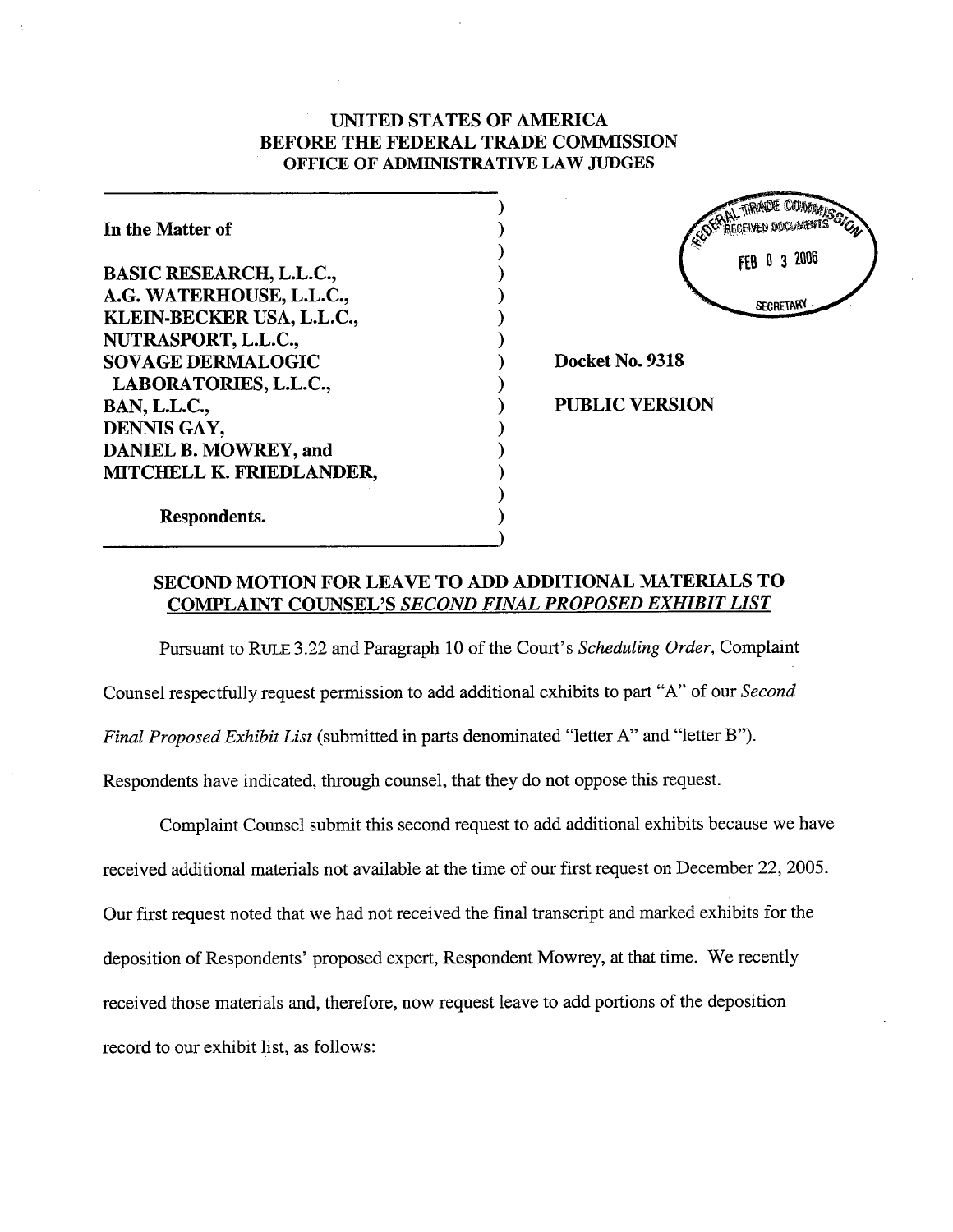| Exhibit  | Description                                             | <b>Bates Range</b>                                                                                                                                 | Confid. |
|----------|---------------------------------------------------------|----------------------------------------------------------------------------------------------------------------------------------------------------|---------|
| CX-956   | Continued Deposition of Daniel B. Mowrey<br>(Dec. 2005) | N/A                                                                                                                                                |         |
| CX-957   | <b>REDACTED</b><br>[Mowrey Dep. Ex. 50]                 | Document Produced<br>by Daniel B. Mowrey<br>08.16.05, p. 22 of 30,<br>with Mowrey<br>Qualification Docs.<br>Produced 01/10/05<br>pp. 39-53 of 185  | $**1$   |
| CX-958   | <b>REDACTED</b><br>[Mowrey Dep. Ex. 53]                 | Document Produced<br>by Daniel B. Mowrey<br>08.16.05, p. 15 of 30,<br>with Mowrey<br>Qualification Docs.<br>Produced 01/10/05<br>pp. 146-65 of 185 | $**$    |
| CX-959   | <b>REDACTED</b><br>[Mowrey Dep. Ex. 55]                 | Document Produced<br>by Daniel B. Mowrey<br>08.16.05, p. 9 of 30,<br>with Mowrey<br>Qualification Docs.<br>Produced 01/10/05<br>pp. 176-85 of 185  | $**$    |
| $CX-960$ | <b>REDACTED</b><br>[Mowrey Dep. Ex. 56]                 | Document Produced<br>by Daniel B. Mowrey<br>08.16.05, p. 21 of 30,<br>with Mowrey<br>Qualification Docs.<br>Produced 01/10/05<br>pp. 114-34 of 185 | $**$    |

 $\mathbf 1$ Out of an abundance of caution, the titles of deposition exhibits that Respondent(s) marked as confidential will be redacted from the public version of this filing. As before, the fact that Complaint Counsel have labeled certain documents as confidential pursuant to markings on those documents does not indicate that we consent or agree to such designations. Complaint Counsel reserve the right to object to such designations.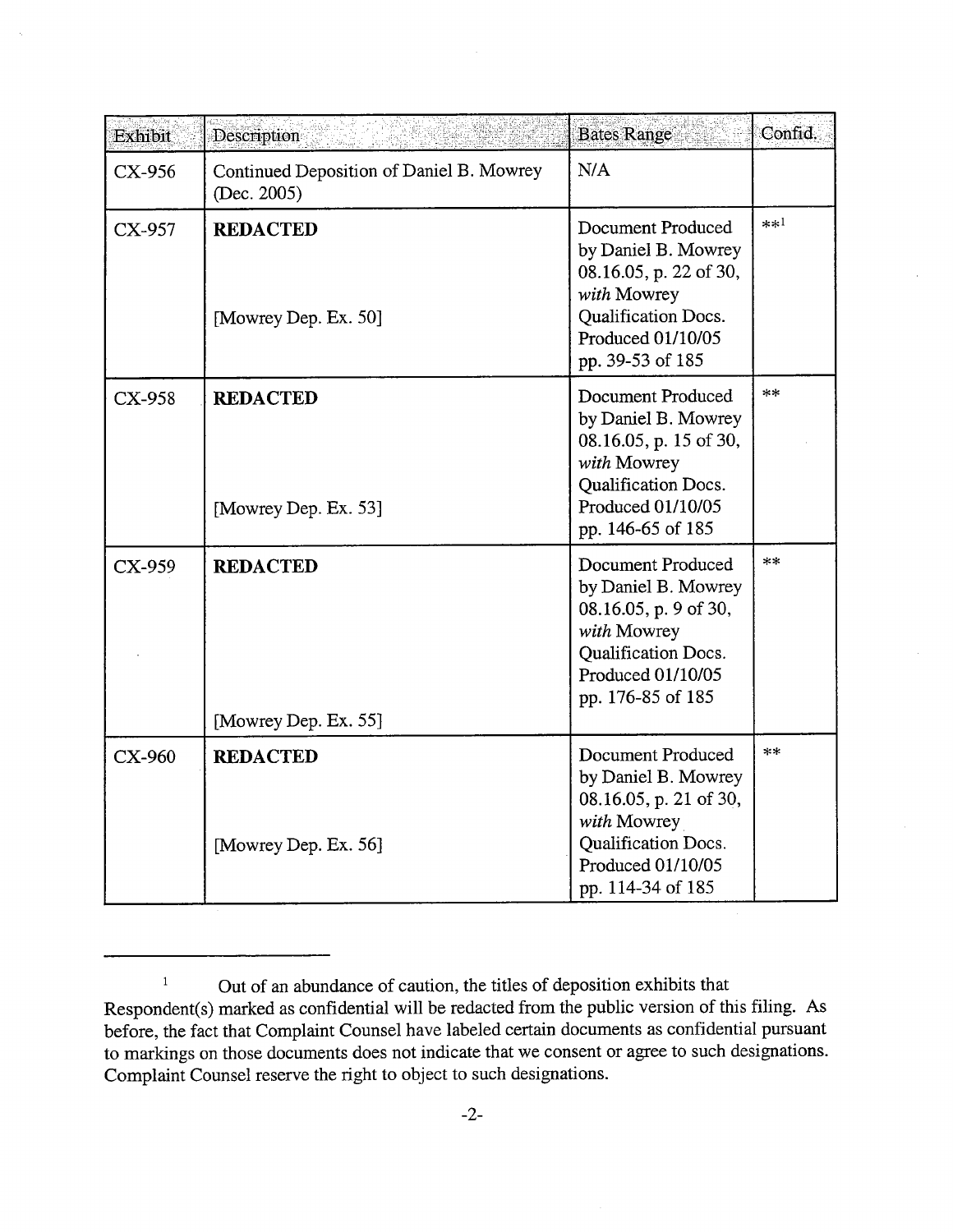| CX-961   | <b>REDACTED</b><br>[Mowrey Dep. Ex. 58]                                                                           | Document Produced<br>by Daniel B. Mowrey<br>08.16.05, p. 25 of 30,<br>with Mowrey<br>Qualification Docs.<br>Produced 01/10/05<br>pp. 17-34 of 185         | $**$ |
|----------|-------------------------------------------------------------------------------------------------------------------|-----------------------------------------------------------------------------------------------------------------------------------------------------------|------|
| CX-962   | <b>REDACTED</b><br>[Mowrey Dep. Ex. 60]                                                                           | Document Produced<br>by Daniel B. Mowrey<br>08.16.05, p. 7 of 30,<br>with Mowrey<br>Qualification Docs.<br>Produced 01/10/05<br>pp. 166-75 of 185         | $**$ |
| $CX-963$ | <b>REDACTED</b><br>[Mowrey Dep. Ex. 61]                                                                           | Document Produced<br>by Daniel B. Mowrey<br>08.16.05, p. 17 of 30,<br>with Mowrey<br><b>Qualification Docs.</b><br>Produced 01/10/05<br>pp. 135-45 of 185 | $**$ |
| CX-964   | Daniel B. Mowrey, Untitled Notes (undated)<br>[Mowrey Dep. Ex. 63]                                                | N/A                                                                                                                                                       |      |
| $CX-965$ | Letter from Ronald Price to Complaint<br>Counsel (Aug. 22, 2005), with<br><b>REDACTED</b><br>[Mowrey Dep. Ex. 51] | N/A, with Documents<br>Produced by Daniel<br>B. Mowrey 08.22.05,<br>p. 1-7 of 7                                                                           | $**$ |
| CX-966   | Corp. Resp'ts' Supp. Resps. to Reqs. for<br>Admission (served January 31, 2006)                                   | N/A                                                                                                                                                       | $**$ |

Six of these documents were previously listed as separate exhibits in our Second Final Proposed Exhibit List, but those documents did not bear deposition labels. So that the record clearly reflects the deposition exhibits upon which Dr. Mowrey has offered testimony, we wish to substitute exhibits bearng those deposition labels (CX-957-60, CX-962-63, CX-965) for the unmarked versions of those documents (CX-267, CX-270-74, and CX-941). Substituting the

 $\ddot{\phantom{a}}$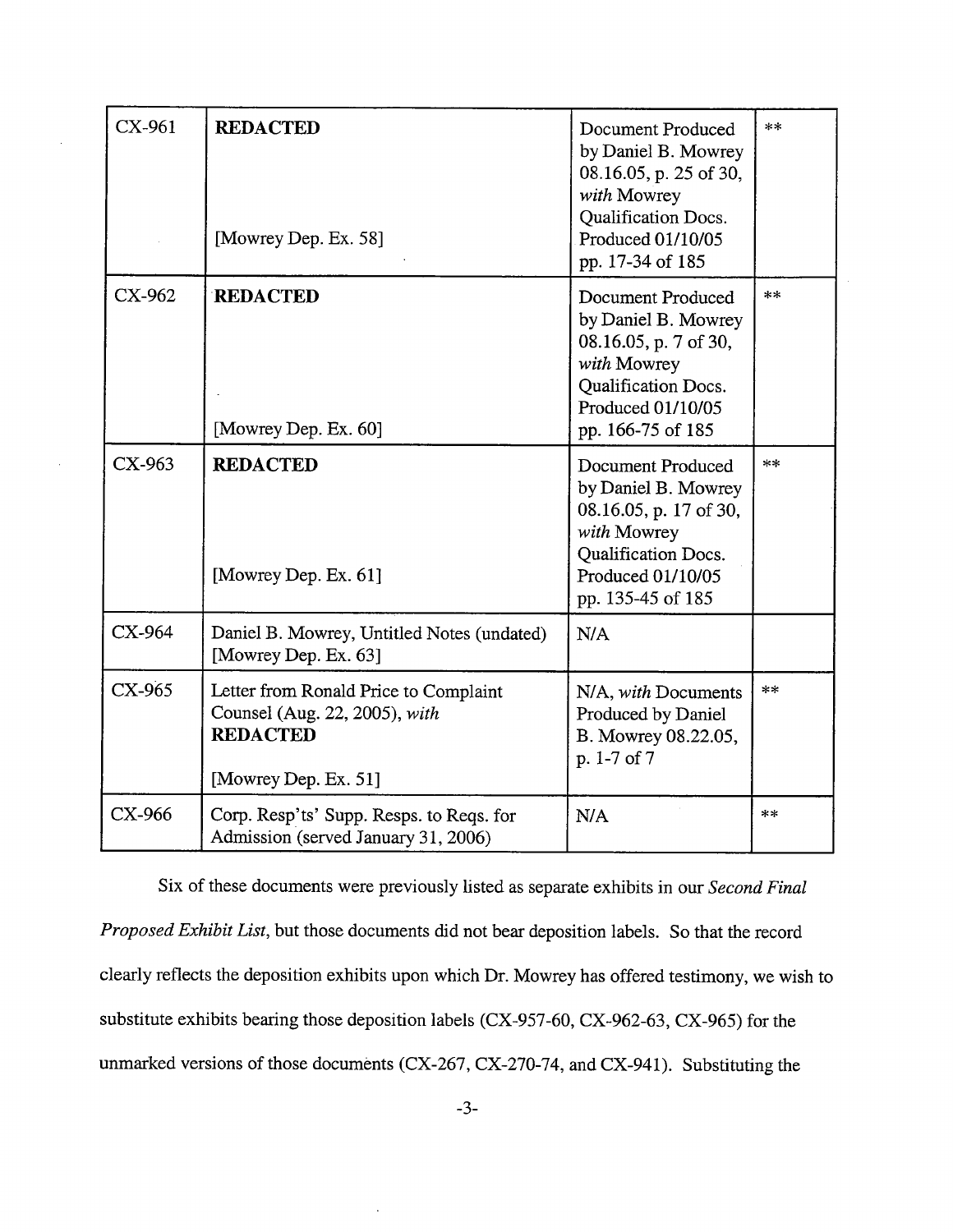marked deposition exhibits for the unmarked versions of those documents yields a very slight increase in the total number of tral exhibits.

Additionally, Complaint Counsel wish to advise the Court that we anticipate the need to file one additional motion to add trial exhibits. This anticipated motion would address one additional group of exhibits not presently in our possession, i.e., the final transcript and/or exhibits to the deposition of Paul Lehman that took place in mid-January.

Based on the foregoing, Complaint Counsel respectfully submit that we have shown good cause to add the above-mentioned exhibits to our Second Final Proposed Exhibit List. We request that the Court permit the addition of those exhibits. Attached is a proposed Order granting the requested relief.

Respectfully submitted,

(202) 326-3237 (202) 326-2981 (202) 326-3319 (202) 326-2454 (202) 326-3147 (202) 326-2604 Laureàn Kapin Lemuel Dowdy Walter C. Gross III Joshua S. Millard Edwin Rodriguez Laura Schneider

Division of Enforcement Bureau of Consumer Protection Federal Trade Commission 600 Pennsylvania Avenue, N.W. Counsel Supporting the Complaint

Date: February  $\overline{3}$ , 2006

Public Version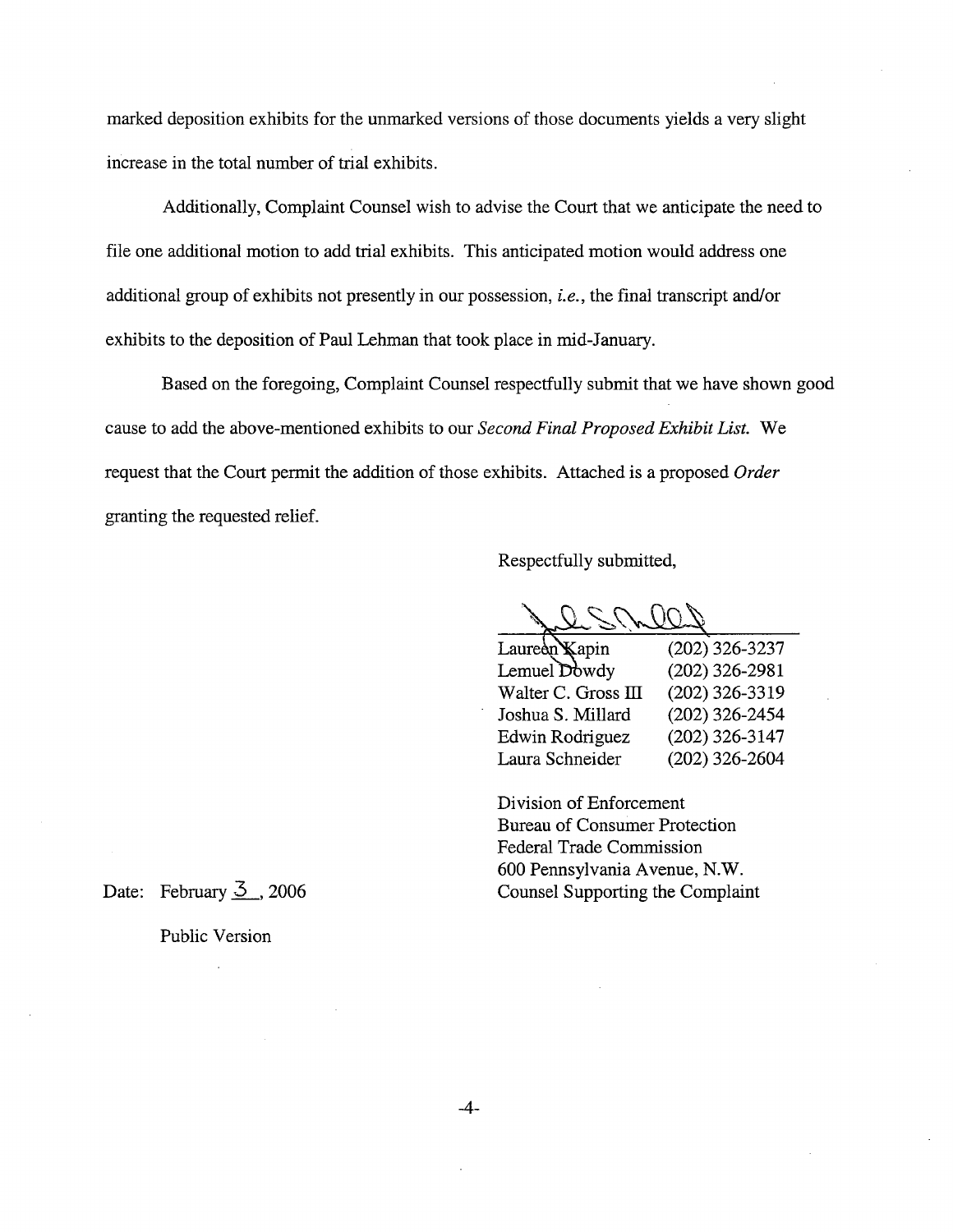# UNTED STATES OF AMERICA BEFORE THE FEDERAL TRADE COMMSSION OFFICE OF ADMINISTRATIVE LAW JUDGES

| In the Matter of               |  |
|--------------------------------|--|
|                                |  |
| <b>BASIC RESEARCH, L.L.C.,</b> |  |
| A.G. WATERHOUSE, L.L.C.,       |  |
| KLEIN-BECKER USA, L.L.C.,      |  |
| NUTRASPORT, L.L.C.,            |  |
| <b>SOVAGE DERMALOGIC</b>       |  |
| LABORATORIES, L.L.C.,          |  |
| <b>BAN, L.L.C.,</b>            |  |
| DENNIS GAY,                    |  |
| DANIEL B. MOWREY, and          |  |
| MITCHELL K. FRIEDLANDER,       |  |
|                                |  |
| Respondents.                   |  |
|                                |  |

Docket No. 9318

# ORDER GRANTING MOTION FOR LEA VE TO ADD ADDITIONAL MATERIALS TO COMPLAINT COUNSEL'S SECOND FINAL PROPOSED EXHIBIT LIST

Complaint Counsel have filed a motion requesting permission to add additional exhibits to their Second Final Proposed Exhibit List. The additional exhibits consist of a newly-obtained deposition transcript and exhibits thereto. Good cause having been shown for the addition of the proposed exhibits, it is hereby ordered that Complaint Counsel's Motion for Leave to Add Additional Materials to Complaint Counsel's Second Final Exhibit List is GRANTED. In connection therewith, Complaint Counsel may substitute exhibits CX-957-60 and CX-962-63 for CX-267 and CX-270-74.

ORDERED:

Stephen J. McGuire Chief Administrative Law Judge

Date: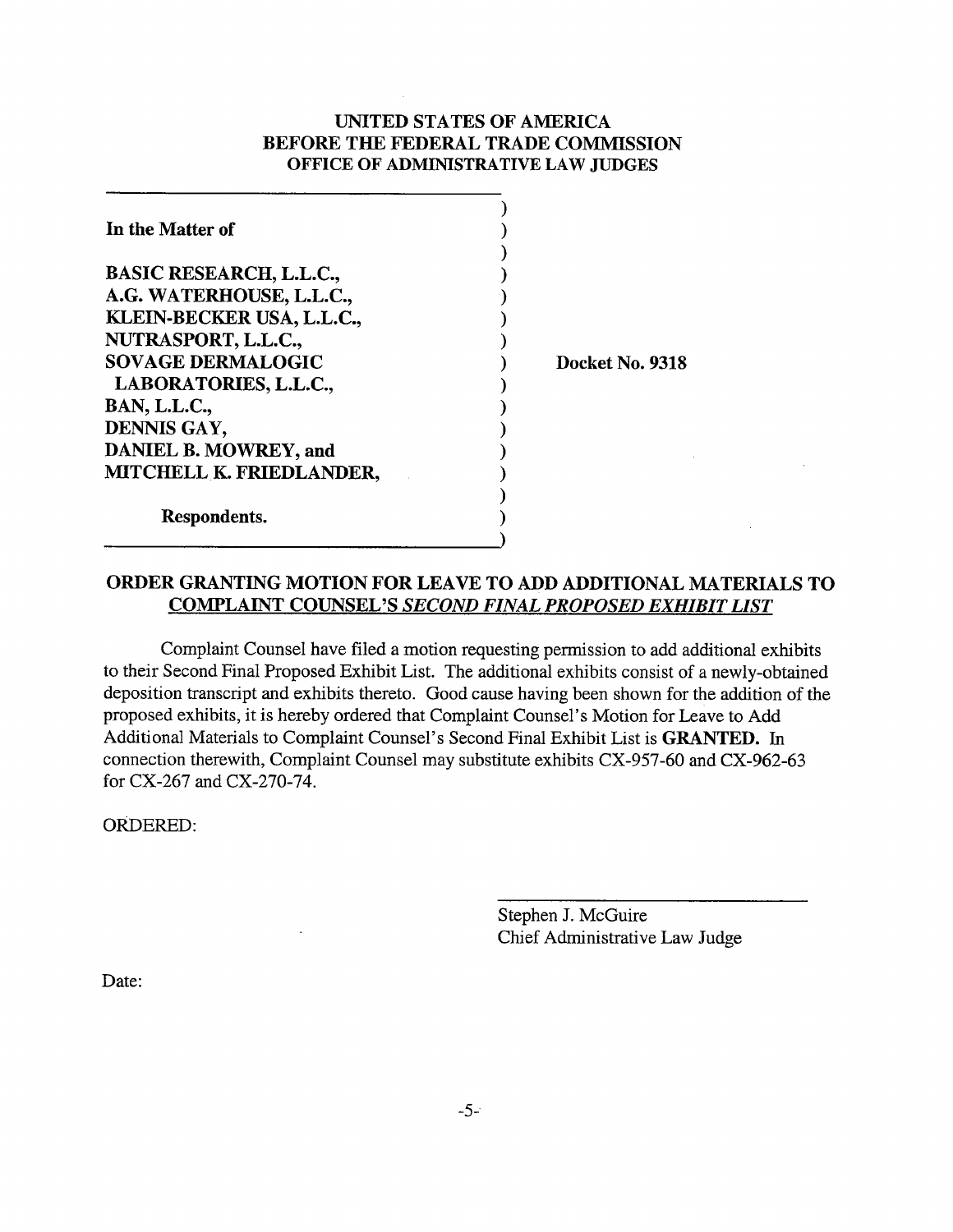### CERTIFICA TION OF REVIEWING OFFICIAL

I certify that I have reviewed the attached public fiing, Complaint Counsel's Motion for Leave to Add Additional Materials to Complaint Counsel's Second Final Exhibit List, prior to its filing to ensure the proper use and redaction of materials subject to the Protective Order in this matter and protect. against any violation of that Order or applicable RULE OF PRACTICE.

 $\bar{\beta}$ 

 $\mathcal{A}^{\pm}$ 

 $\sim$ 

 $\mathcal{U}$  $J$ ames | A. Kohm

**Ássociate Director, Division of Enforcement** Bureau of Consumer Protection